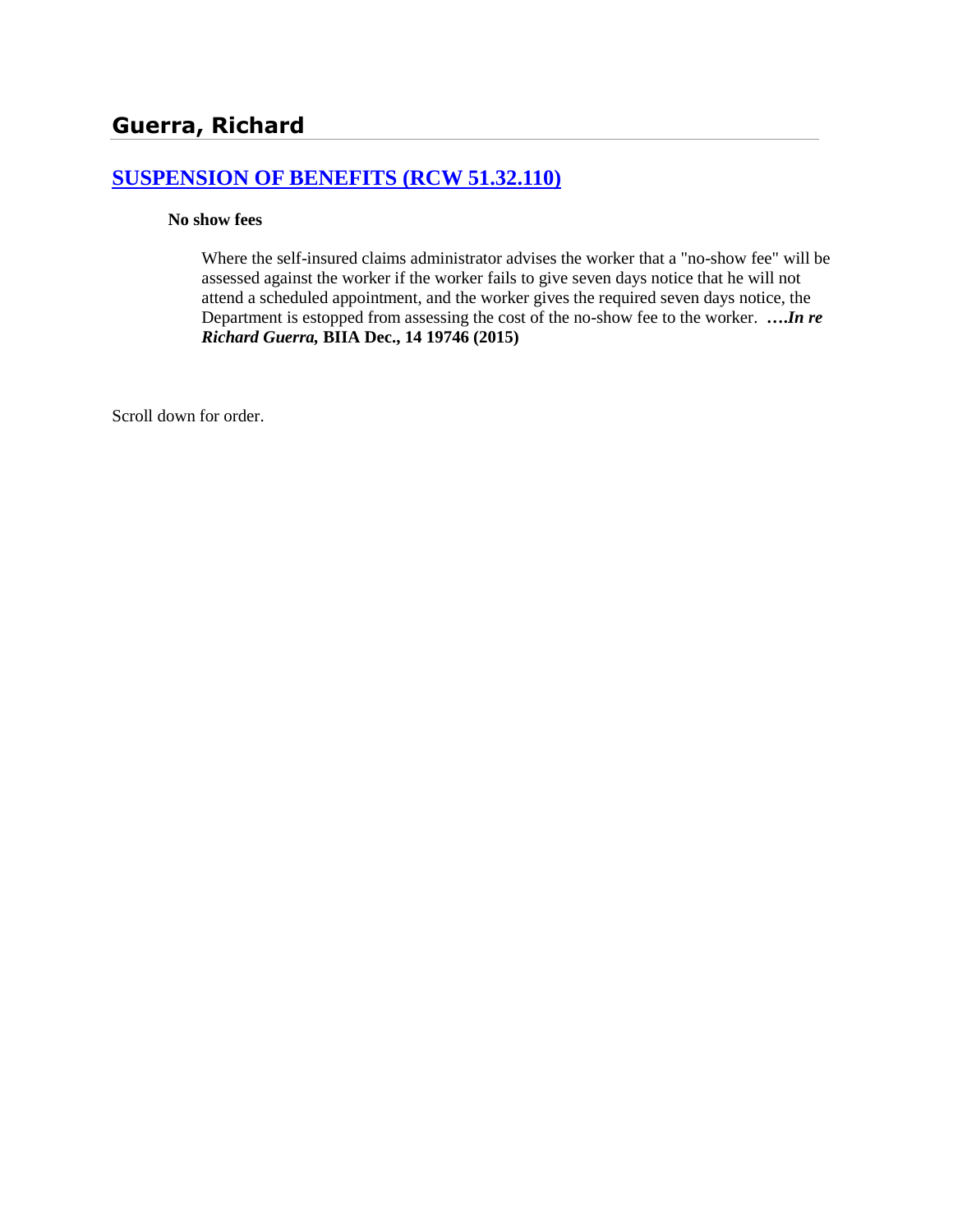### **BEFORE THE BOARD OF INDUSTRIAL INSURANCE APPEALS STATE OF WASHINGTON**

**)**

**IN RE: RICHARD S. GUERRA ) DOCKET NO. 14 19746**

**CLAIM NO. SE-37626 ) DECISION AND ORDER**

APPEARANCES:

Claimant, Richard S. Guerra, by Busick Hamrick, PLLC, per Steven L. Busick

Self-Insured Employer, Clark County, by Law Office of Gress & Clark, LLC, per James L. Gress

The claimant, Richard S. Guerra, filed an appeal with the Board of Industrial Insurance Appeals on August 22, 2014, from an order of the Department of Labor and Industries dated August 14, 2014. In this order, the Department affirmed a July 24, 2014 order that directed the SIE to reduce time loss compensation benefits by the no-show examination charge in the amount of \$547.50, because the claimant refused or failed to attend the scheduled examination on October 20, 2012, without good cause. The Department order is **REVERSED AND REMANDED**.

# **DECISION**

As provided by RCW 51.52.104 and RCW 51.52.106, this matter is before the Board for review and decision. The claimant filed a timely Petition for Review of a Proposed Decision and Order issued on August 5, 2015, in which the industrial appeals judge affirmed the Department order dated August 14, 2014. On October 16, 2015, we received the employer's response to the claimant's Petition for Review.

This order addresses the issues of this appeal, whether Mr. Guerra had good cause for failing to attend the scheduled examination on October 20, 2012, and whether a no-show fee can be assessed due to his non-appearance at the scheduled examination.

The Board has reviewed the evidentiary rulings in the record of proceedings and finds that no prejudicial error was committed. The rulings are affirmed.

We agree with our industrial appeals judge that Mr. Guerra did not prove he had good cause for his failure to attend the October 20, 2012 examination. Even so, we conclude that the self-insured employer is estopped from collecting a no-show fee from Mr. Guerra's time-loss

1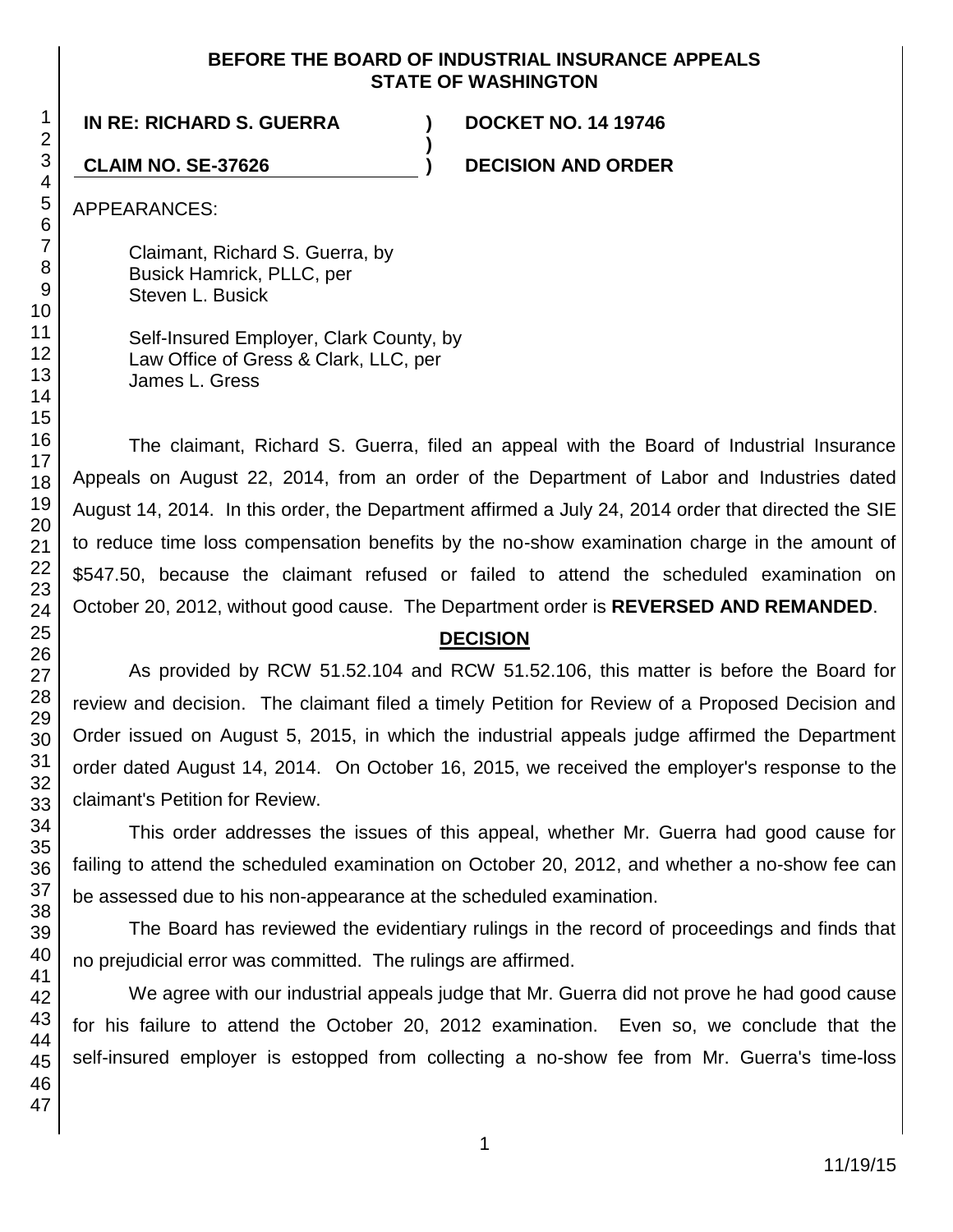compensation benefits.<sup>1</sup> The self-insured employer's claim administrator, Katie DeFrang of Gallagher Bassett, scheduled Mr. Guerra for an October 20, 2012 examination with Dr. Keith Holley. She sent a letter dated September 27, 2012, to Mr. Guerra in which she informed him that she scheduled an examination with Dr. Holley on October 20, 2012. In that letter, Ms. DeFrang also informed Mr. Guerra to call the claims administrator at least seven days in advance if he could not keep the appointment, and that failure to cancel within seven days would result in a substantial fee for the no-show. Dr. Holley had examined Mr. Guerra previously for this claim on May 15, 2010. Based on his experience in the previous examination with Dr. Holley, Mr. Guerra did not believe it was in his best interest to attend. He called his attorney and told him about his concerns. On October 1, 2012, Mr. Guerra's attorney sent a letter to Ms. DeFrang, informing her that Mr. Guerra would not attend another examination with Dr. Holley. Although Ms. DeFrang received the letter from Mr. Guerra's counsel indicating the claimant would not attend the scheduled examination, she did not cancel the exam.

Mr. Guerra acted in reliance on Ms. DeFrang's letter, and his counsel informed the employer that he would not attend the October 20, 2012 examination with Dr Holley. Mr. Guerra would suffer injury if the self-insured employer's claim administrator were allowed to repudiate the representations made in the September 27, 2012 letter and assess a no-show fee. As in our *Aldridge* decision, in this case "estoppel is necessary to prevent a manifest injustice, and will not impair governmental functions."<sup>2</sup> The self-insured employer is estopped from assessing the cost of a no-show fee to Mr. Guerra for failing to attend the October 20, 2012 examination.

## **FINDINGS OF FACT**

- 1. On November 4, 2014, an industrial appeals judge certified that the parties agreed to include the amended Jurisdictional History in the Board record solely for jurisdictional purposes.
- 2. Mr. Guerra sustained an industrial injury on November 25, 2009, when a chair he was sitting on rolled out from under him, and he fell to the floor landing on his buttocks and back. He felt an immediate sharp pain down his right leg.
- 3. On May 15, 2010, Mr. Guerra attended a self-insured scheduled examination with Dr. Holley.

 *Aldridge* at 10*.*

*In re Colleen McColley Aldridge*, Dckt. No. 13 20204, 13 21703 (July 23, 2015).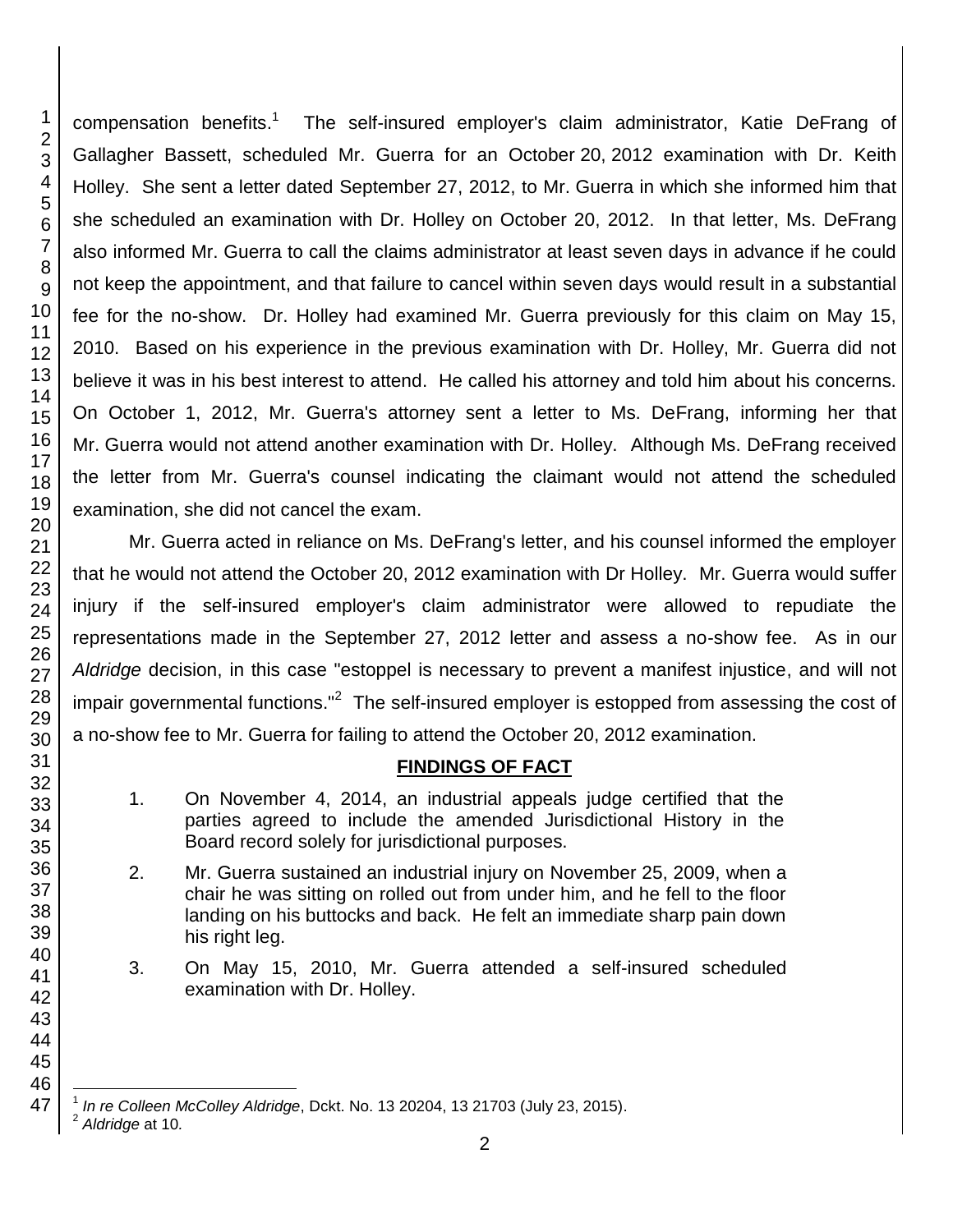- 4. Mr. Guerra was not impressed with the examination or what he felt was Dr. Holley's opinion that his problem was a result of his posture. He also felt Dr. Holley did not consider the CD of an MRI he provided, and he objected to Dr. Holley's mischaracterization of his work as being in an office setting.
- 5. The self-insured employer, through its claim administrator, scheduled another examination with Dr. Holley to take place on October 20, 2012. In a letter dated September 27, 2012, the self-insured employer directed Mr. Guerra to attend the October 20, 2012 examination and indicated he should call the claims administrator at least seven days in advance if he could not keep the appointment.
- 6. Because of how he felt about and the concerns he had regarding the May 15, 2010 examination with Dr. Holley, and because he felt it would be a waste because the result would be the same, Mr. Guerra decided not to attend the October 20, 2012 examination. Mr. Guerra's counsel sent a letter dated October 1, 2012, to the claims administrator indicating Mr. Guerra would not attend the October 20, 2012 scheduled medical examination with Dr. Holley.
- 7. On July 24, 2014, the Department issued an order in which it directed the self-insured employer to reduce time-loss compensation benefits by the no-show examination charge of \$547.50 because Mr. Guerra failed to attend the October 20, 2012 scheduled examination without good cause.

## **CONCLUSIONS OF LAW**

- 1. The Board of Industrial Insurance Appeals has jurisdiction over the parties and subject matter in this appeal.
- 2. Under RCW 51.32.110 and RCW 51.36.070, Mr. Guerra was required to submit to an examination by the physician, Dr. Holley, selected by the self-insured employer's claim administrator on October 20, 2012.
- 3. Mr. Guerra did not have good cause for failing to attend the October 20, 2012 scheduled examination within the meaning of RCW 51.32.110.
- 4. Mr. Guerra acted in reliance on the self-insured employer's representation that he needed to provide timely notice that he was not going to attend the October 20, 2012 examination. The self-insured employer is estopped from assessing an examination charge for the missed examination.